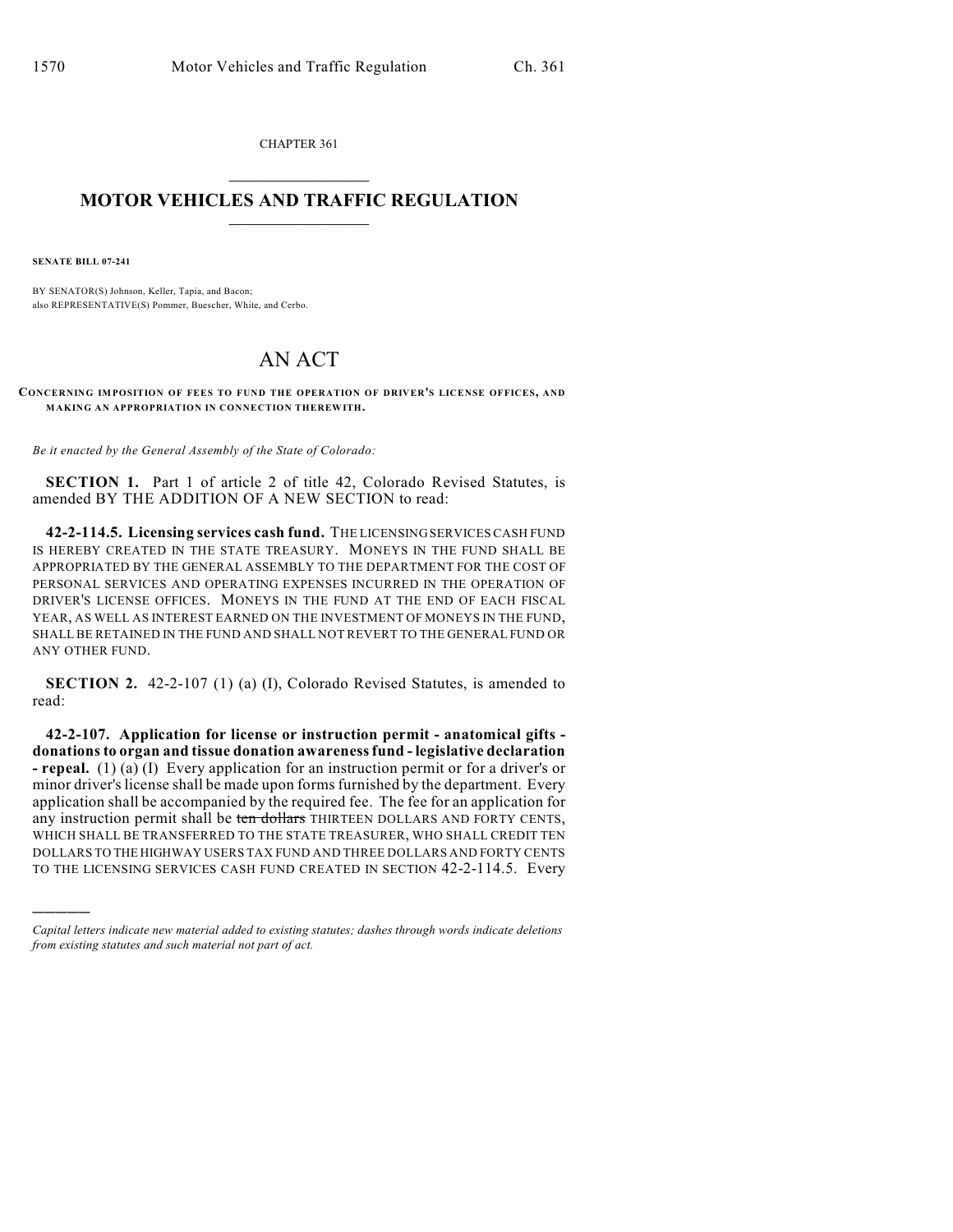applicant shall submit, with the application, proof of age or proof of identity, or both, as the department may require.

**SECTION 3.** 42-2-114 (2) (a) (I) (A), (2) (a) (I) (C), (2) (a) (I) (D), (4) (a), and (5), Colorado Revised Statutes, are amended to read:

**42-2-114. License issued - fees - repeal.** (2) (a) (I) Except as provided in subsection (3) of this section:

(A) The fee for the issuance of a driver's license to a person twenty-one years of age or older and sixty years of age or younger shall be fifteen dollars TWENTY DOLLARS AND FORTY CENTS, which license shall expire on the birthday of the applicant in the fifth year after the issuance thereof. THE FEE SHALL BE TRANSFERRED TO THE STATE TREASURER, WHO SHALL CREDIT FIFTEEN DOLLARS TO THE HIGHWAY USERS TAX FUND AND FIVE DOLLARS AND FORTY CENTS TO THE LICENSING SERVICES CASH FUND CREATED IN SECTION 42-2-114.5. In the case of such a driver's license issued by the office of the county clerk and recorder in each county, the office of the county clerk and recorder shall retain the sum of  $s$ ix EIGHT dollars, and nine dollars TWELVE DOLLARS AND FORTY CENTS shall be forwarded to the department for transmission to the state treasurer, who shall credit the same THREE DOLLARS AND FORTY CENTS TO THE LICENSING SERVICES CASH FUND AND NINE DOLLARS to the highway users tax fund, and the general assembly shall make appropriations therefrom for the expenses of the administration of parts THIS PART 1 and PART 2 of this article; except that eight dollars and fifty cents of each fee shall be allocated pursuant to section 43-4-205 (6) (b), C.R.S.

(C) Before July 1, 2006, the fee for the issuance of a driver's license to a person sixty-one years of age or older shall be seven dollars and fifty cents, which license shall expire on the birthday of the applicant in the fifth year after the issuance thereof. In the case of such a driver's license issued by the office of the county clerk and recorder in each county, the office of the county clerk and recorder shall retain the sum of four dollars, and three dollars and fifty cents shall be forwarded to the department for transmission to the state treasurer, who shall credit the same to the highway users tax fund, and the general assembly shall make appropriations therefrom for the expenses of the administration of parts 1 and 2 of this article; except that three dollars and twenty-five cents of each fee shall be allocated pursuant to section  $43-4-205$  (6) (b), C.R.S.

(D)  $\Theta$ n and after July 1, 2006, The fee for the issuance of a driver's license to a person sixty-one years of age or older shall be fifteen dollars TWENTY DOLLARS AND FORTY CENTS, which license shall expire on the birthday of the applicant in the fifth year after the issuance thereof. THE FEE SHALL BE TRANSFERRED TO THE STATE TREASURER, WHO SHALL CREDIT FIFTEEN DOLLARS TO THE HIGHWAY USERS TAX FUND AND FIVE DOLLARS AND FORTY CENTS TO THE LICENSING SERVICES CASH FUND CREATED IN SECTION 42-2-114.5. In the case of such a driver's license issued by the office of the county clerk and recorder in each county, the office of the county clerk and recorder shall retain the sum of  $six$  EIGHT dollars, and nine dollars TWELVE DOLLARS AND FORTY CENTS shall be forwarded to the department for transmission to the state treasurer, who shall credit the same THREE DOLLARS AND FORTY CENTS TO THE LICENSE PLATE SERVICES CASH FUND AND NINE DOLLARS to the highway users tax fund, and the general assembly shall make appropriations therefrom for the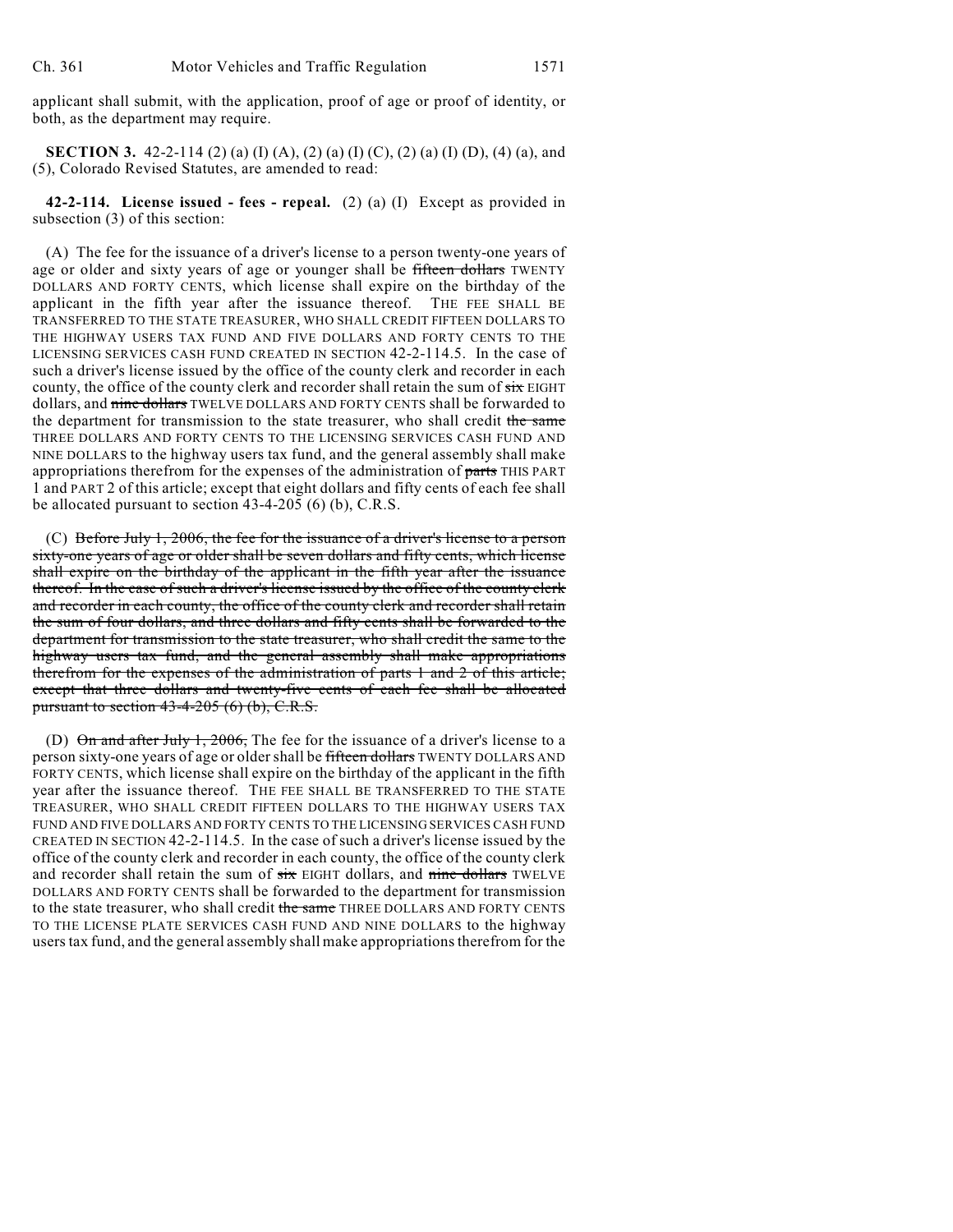expenses of the administration of parts THIS PART 1 and PART 2 of this article; except that eight dollars and fifty cents of each fee shall be allocated pursuant to section 43-4-205 (6) (b), C.R.S.

(4) (a) Except as provided in subsection  $(5)$  of this section, The fee for the issuance of a minor driver's license shall be fifteen dollars TWENTY DOLLARS AND FORTY CENTS, which license shall expire twenty days after the twenty-first birthday of the licensee. THE FEE SHALL BE TRANSFERRED TO THE STATE TREASURER, WHO SHALL CREDIT FIFTEEN DOLLARS TO THE HIGHWAY USERS TAX FUND AND FIVE DOLLARS AND FORTY CENTS TO THE LICENSING SERVICES CASH FUND CREATED IN SECTION 42-2-114.5. In the case of the issuance of any minor driver's license by the office of the county clerk and recorder, the fee therefor shall be apportioned in the same manner as for the issuance of a driver's license pursuant to paragraph (a) of subsection (2) of this section.

(5) The fee for the issuance of a minor driver's license to any person who obtained an instruction permit and paid the fee required by section  $42-2-107$  (1) shall be twenty-five dollars.

**SECTION 4.** 42-2-117 (1), Colorado Revised Statutes, is amended to read:

**42-2-117. Duplicate permits and minor licenses - replacement licenses.** (1) In the event that IF an instruction permit or a minor driver's license issued under the provisions of this article is lost, stolen, or destroyed, the person to whom the same was issued, upon request and the payment of a fee of five dollars SIX DOLLARS AND NINETY CENTS for the first duplicate and ten dollars THIRTEEN DOLLARS AND FORTY CENTS for any subsequent duplicate to the department, may obtain a duplicate or substitute therefor upon furnishing satisfactory proof to the department that such permit or minor license had been lost, stolen, or destroyed and that the applicant is qualified to have such a permit or license. THE FEE FOR THE FIRST DUPLICATE LICENSE SHALL BE TRANSFERRED TO THE STATE TREASURER, WHO SHALL CREDIT FIVE DOLLARS TO THE HIGHWAY USERS TAX FUND AND ONE DOLLAR AND NINETY CENTS TO THE LICENSING SERVICES CASH FUND CREATED IN SECTION 42-2-114.5. THE FEE FOR A SUBSEQUENT DUPLICATE LICENSE SHALL BE TRANSFERRED TO THE STATE TREASURER WHO SHALL CREDIT TEN DOLLARS TO THE HIGHWAY USERS TAX FUND AND THREE DOLLARS AND FORTY CENTS TO THE LICENSING SERVICES CASH FUND.

**SECTION 5.** 42-2-306 (1) (a) (I), (1) (a) (II), and (2), Colorado Revised Statutes, are amended to read:

**42-2-306. Fees - disposition - repeal.** (1) The department shall charge and collect the following fees:

(a) (I) Except as provided in subparagraph (III) of this paragraph (a), before July 1, 2006, a fee of three dollars and fifty cents at the time of application for an identification card or renewal of an identification card; except that, for applicants sixty years of age or older and applicants referred by any county department of social services pursuant to section  $26-2-106(3)$ , C.R.S., or section  $25.5-4-205(3)$ , C.R.S., there shall be no fee.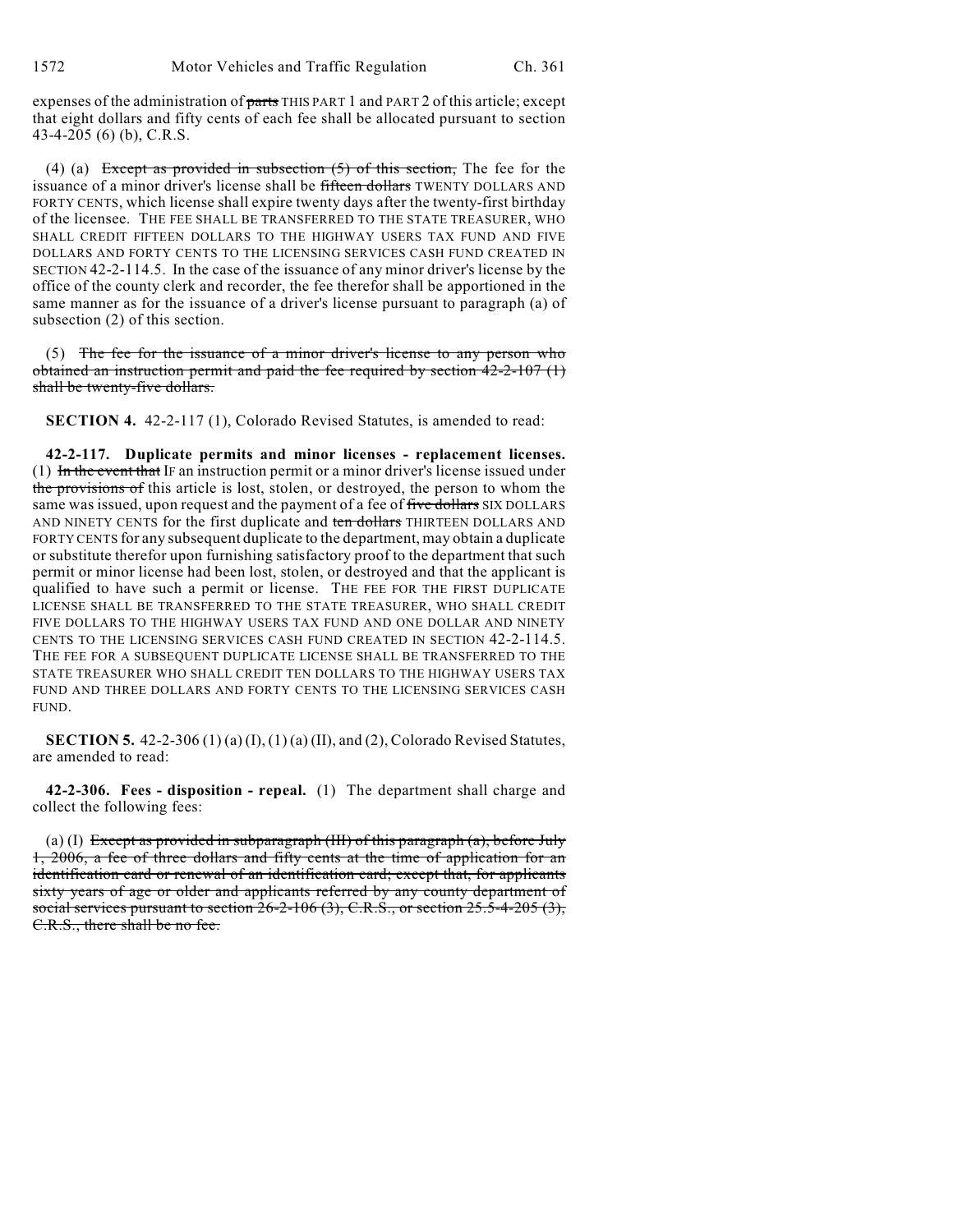(II) Except as provided in subparagraph (III) of this paragraph (a),  $\sigma$ n and after July 1, 2006, a fee of seven dollars NINE DOLLARS AND NINETY CENTS at the time of application for an identification card or renewal of an identification card; except that, for applicants sixty years of age or older and applicants referred by any county department of social services pursuant to section  $26-2-106$  (3)  $C.R.S.,$  or section 25.5-4-205 (3), C.R.S., there shall be no fee.

(2) All Fees collected under this section shall be remitted monthly to the state treasurer, who shall deposit the funds in FEE IN the state general fund pursuant to the provisions of article 36 of title 24, C.R.S.; EXCEPT THAT TWO DOLLARS AND NINETY CENTS OF THE FEE COLLECTED PURSUANT TO SUBPARAGRAPH (II) OF PARAGRAPH (a) OF SUBSECTION (1) OF THIS SECTION SHALL BE CREDITED TO THE LICENSING SERVICES CASH FUND CREATED IN SECTION 42-2-114.5.

**SECTION 6.** 42-2-406 (1) and (2), Colorado Revised Statutes, are amended to read:

**42-2-406. Fees.** (1) The fee for the issuance of a commercial driver's license shall be twenty-five dollars THIRTY-FOUR DOLLARS AND FORTY CENTS, WHICH SHALL BE TRANSFERRED TO THE STATE TREASURER, WHO SHALL CREDIT TWENTY-FIVE DOLLARS TO THE HIGHWAY USERS TAX FUND AND NINE DOLLARS AND FORTY CENTS TO THE LICENSING SERVICES CASH FUND CREATED IN SECTION 42-2-114.5. Such license shall expire on the birthday of the applicant in the fourth year after the issuance thereof. When issuing a commercial driver's license, the office of the county clerk and recorder shall collect and retain the sum of six EIGHT dollars, and nineteen dollars TWENTY-SIX DOLLARS AND FORTY CENTS shall be forwarded to the department for transmission to the state treasurer, who shall credit the same NINETEEN DOLLARS to the highway users tax fund AND SEVEN DOLLARS AND FORTY CENTS TO THE LICENSING SERVICES CASH FUND. The general assembly shall make annual appropriations therefrom for the expenses of the administration of parts 1 and 2 of this article and this part 4; except that eight dollars and fifty cents of each commercial driver's license fee shall be allocated pursuant to section 43-4-205 (6) (b), C.R.S.

(2) Notwithstanding any other provision of law, the fee for a person eighteen years of age or older for issuance of a minor driver's license which THAT authorizes operation of a commercial motor vehicle upon the highways of this state shall be twenty-five dollars. THIRTY-FOUR DOLLARS AND FORTY CENTS, WHICH SHALL BE TRANSFERRED TO THE STATE TREASURER WHO SHALL CREDIT TWENTY-FIVE DOLLARS TO THE HIGHWAY USERS TAX FUND AND NINE DOLLARS AND FORTY CENTS TO THE LICENSING SERVICES CASH FUND CREATED IN SECTION 42-2-114.5. When issuing such a minor driver's license, the office of the county clerk and recorder shall collect and retain the sum of six EIGHT dollars, and nineteen dollars TWENTY-SIX DOLLARS AND FORTY CENTS shall be forwarded to the department for transmission to the state treasurer, who shall credit the same NINETEEN DOLLARS to the highway users tax fund AND SEVEN DOLLARS AND FORTY CENTS TO THE LICENSING SERVICES CASH FUND. The general assembly shall make annual appropriations therefrom for the expenses of the administration of parts 1 and 2 of this article and this part 4; except that eight dollars and fifty cents of each such minor driver's license fee shall be allocated pursuant to section 43-4-205 (6) (b), C.R.S.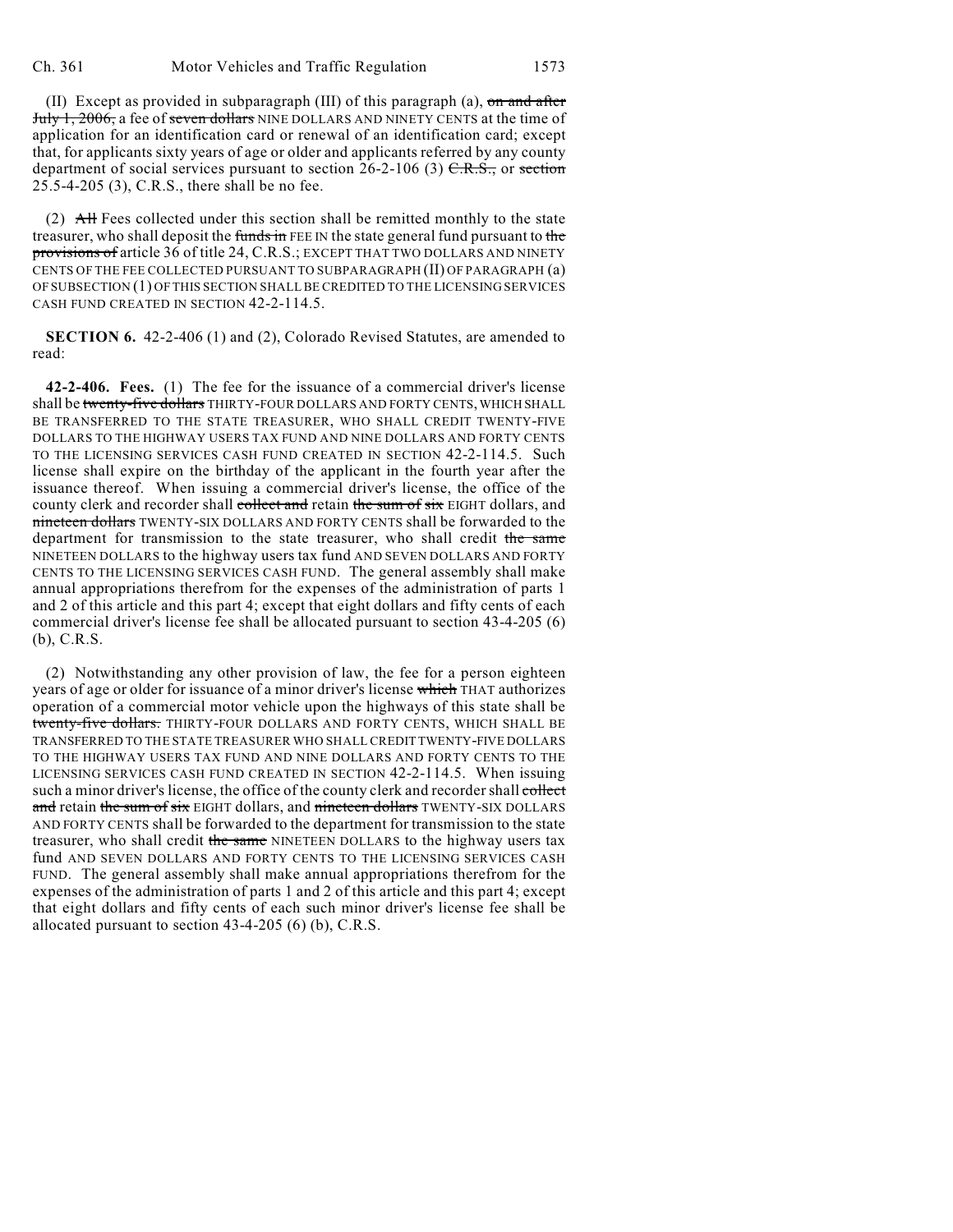**SECTION 7.** Part 3 of article 3 of title 42, Colorado Revised Statutes, is amended BY THE ADDITION OF A NEW SECTION to read:

**42-3-312. Special license plate surcharge.** IN ADDITION TO ANY OTHER FEE IMPOSED BY THIS ARTICLE, AN APPLICANT FOR A SPECIAL LICENSE PLATE CREATED BY RULE IN ACCORDANCE WITH SECTION 42-3-207, AS SUCH SECTION EXISTED WHEN THE PLATE WAS CREATED, OR LICENSE PLATES ISSUED PURSUANT TO SECTIONS 42-3-211 TO 42-3-218 AND SECTIONS 42-3-221 TO 42-3-224, SHALL PAY AN ISSUANCE FEE OF TWENTY-FIVE DOLLARS; EXCEPT THAT THE FEE SHALL NOT BE IMPOSED ON SPECIAL LICENSE PLATES EXEMPTED FROM ADDITIONAL FEES FOR THE ISSUANCE OF A MILITARY SPECIAL LICENSE PLATE BY SECTION 42-3-213 (1) (b) (II). THE FEE SHALL BE TRANSFERRED TO THE STATE TREASURER AND CREDITED TO THE LICENSING SERVICES CASH FUND CREATED IN SECTION 42-2-114.5.

**SECTION 8.** Part 3 of article 3 of title 42, Colorado Revised Statutes, is amended BY THE ADDITION OF A NEW SECTION to read:

**42-3-312. Special license plate surcharge.** IN ADDITION TO ANY OTHER FEE IMPOSED BY THIS ARTICLE, AN APPLICANT FOR A SPECIAL LICENSE PLATE CREATED BY RULE IN ACCORDANCE WITH SECTION 42-3-207, AS SUCH SECTION EXISTED WHEN THE PLATE WAS CREATED, OR LICENSE PLATES ISSUED PURSUANT TO SECTIONS 42-3-211 TO 42-3-218 AND SECTIONS 42-3-221 TO 42-3-225, SHALL PAY AN ISSUANCE FEE OF TWENTY-FIVE DOLLARS; EXCEPT THAT THE FEE SHALL NOT BE IMPOSED ON SPECIAL LICENSE PLATES EXEMPTED FROM ADDITIONAL FEES FOR THE ISSUANCE OF A MILITARY SPECIAL LICENSE PLATE BY SECTION 42-3-213 (1) (b) (II). THE FEE SHALL BE TRANSFERRED TO THE STATE TREASURER AND CREDITED TO THE LICENSING SERVICES CASH FUND CREATED IN SECTION 42-2-114.5.

**SECTION 9.** Part 3 of article 3 of title 42, Colorado Revised Statutes, is amended BY THE ADDITION OF A NEW SECTION to read:

**42-3-312. Special license plate surcharge.** IN ADDITION TO ANY OTHER FEE IMPOSED BY THIS ARTICLE, AN APPLICANT FOR A SPECIAL LICENSE PLATE CREATED BY RULE IN ACCORDANCE WITH SECTION 42-3-207, AS SUCH SECTION EXISTED WHEN THE PLATE WAS CREATED, OR LICENSE PLATES ISSUED PURSUANT TO SECTIONS 42-3-211 TO 42-3-218 AND SECTIONS 42-3-221 TO 42-3-226, SHALL PAY AN ISSUANCE FEE OF TWENTY-FIVE DOLLARS; EXCEPT THAT THE FEE SHALL NOT BE IMPOSED ON SPECIAL LICENSE PLATES EXEMPTED FROM ADDITIONAL FEES FOR THE ISSUANCE OF A MILITARY SPECIAL LICENSE PLATE BY SECTION 42-3-213 (1) (b) (II). THE FEE SHALL BE TRANSFERRED TO THE STATE TREASURER AND CREDITED TO THE LICENSING SERVICES CASH FUND CREATED IN SECTION 42-2-114.5.

**SECTION 10.** The introductory portion to 42-3-208 (1), Colorado Revised Statutes, is amended to read:

**42-3-208. Special plates - qualifications for issuance of special license plates.** (1) The following SPECIAL LICENSE plates created by rule by the department UNDER SECTION 42-3-207, AS SUCH SECTION EXISTED WHEN THE PLATES WERE CREATED, shall be subject to the requirement so specified:

**SECTION 11.** 43-4-205 (5.5) (b), Colorado Revised Statutes, is amended to